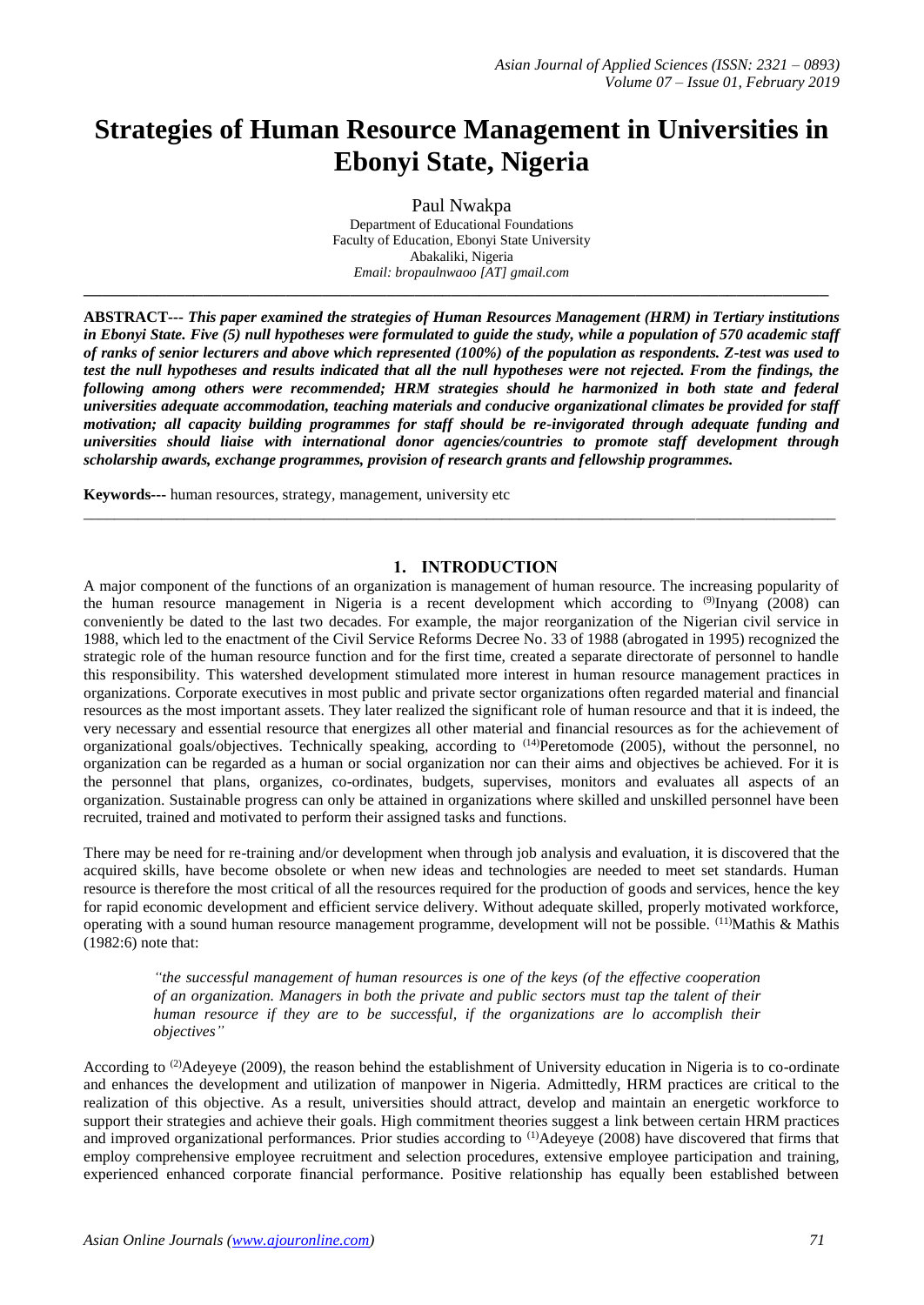strategic HRM practices and productivity, turnover and firm performance. Past empirical research shows that there exists a bundle of HRM practices that can influence the performance of the firm (8)(Huselid, 1997).

Human resource management has been given many definitions. Bateman & Zeithami in Amalaha, O.O. (2004), regarded HRM as the formal systems for the management of people within the organization. Many concepts implied in this definition include for example, managing employees, training and development, staff motivation, enhanced employee commitment and quality performance. <sup>(5)</sup>Armstrong (2004) considered HRM as a strategic and Coherent approach to the management of organizations most valued assets: the people working there who individually and collectively contribute to the achievement of its objectives. Similarly, <sup>(9)</sup>Inyang (2008) defined FIRM as a set of organization - wide and people oriented functions or activities deliberately designed to influence employees' effectiveness in the organization. It is the organization's activities which are directed at attracting, developing and maintaining an effective workforce.<sup>(10)</sup>Jackson & Schuler (1995) regarded HRM as an umbrella term that encompasses a system that attracts, develops, motivates and retains employees who ensure the effectiveness and survival of the organization and its members. Human resource management is both a field of study and practice. It focuses on the whole process of planning, funding, building, coordinating, utilizing workforce and handing the formal systems for the management of people within the organization until their retirement. According to Hall & Goodale in Williams, C.R. & Livingstone, L.P. (2003), HRM is the process of bringing people organizations together so that the goals of each other are met. Mathis & Mathis considered HRM as the effective utilization of human resource in organization the management of people related-activities. <sup>(6)</sup>Castetter (I984) observed that a premise of personnel administration is that the end result of education process determined to a large extent by the effectiveness of the school personnel. <sup>(19)</sup>Storey (1989:4) classified the major focus of HRM as;

- i) It seeks to bring together and develop into an effective organization of inner women who make up the enterprise, enabling each of them to contribute: quota to the success of the system both as individuals or work groups:
- ii) It seeks to provide fair terms and conditions of employment and conditions for employees;
- iii) It is concerned with creating, maintaining, stimulating and unifying energies of workers towards effective realization of their pre-determined goals / objectives.
- iv) HRM has the capacity to provide adequate remuneration and reward that will motivate staff to stay and work productively in organizations,

From the discussion so far, HRM can conveniently be summarized as part of management that deals with people at work with regards to:

- a) Utilization: recruitment, selection and training;
- b) Motivation: job design, fringe benefits, remuneration, negotiation and justice;
- c) Protection: work conditions, job-security, welfare services. Health and safety at work and implementation of appropriate organizational policies and programmes.

Most recent studies support the view that HRM can impact on organizational performance and lead to sustained competitive advantage. The concept of HRM as a source of competitive advantage implies that people have competencies, experiences and knowledge that add economic values to organizations. Organizations therefore have obvious justifications to develop and maintain effective and robust human resource management practices.

## **2. THEORETICAL FRAMEWORK**

The theoretical framework for this study is derived from the Theory of Strategic Human Resources Management put forward by <sup>(19)</sup>Storey (1989). The theory states that the fundamental aim of strategic HRM is to generate strategic capacity, ensuring that an organization has the skilled, committed and well-motivated employees it needs to achieve sustained competitive advantage. Its objective is to provide a sense of direction in an often turbulent environment so that the business needs of the organization, individuals and the collective needs of its employees can be met by the development and implementation of coherent and practical HR policies and programmes. It is an approach that involves the plans and intentions of organizations towards employment relationship, recruitment, training, development, performance management, reward and employee relations strategies, policies and practice. Strategic HRM addresses the extent to which HR strategy takes into account the interests of all stakeholders in the organization, employees in genera! as well as owners and management. Strategic HRM involves both 'soft strategic HRM' and 'hard strategic HRM'. 'Soft strategic HRM' places greater emphasis on job-security of staff, continuous development, communication, participative decision-making, quality work life and work-life balance, whereas 'Hard strategic HRM' emphasizes on what is to be obtained by proper human resource investment by organizations. An ideal strategic HRM however, attempts to achieve a proper balance between the hard and soft elements.

## **3. STATEMENT OF PROBLEM**

The strategies of Human Resource Management in universities in Ebonyi state appears to have become most appalling. There appears to be an alarming and unmitigated decay in facilities for teaching and research, lack of current library material, inadequate manpower as a result of brain drain, poor infrastructure and inadequate funding. These may have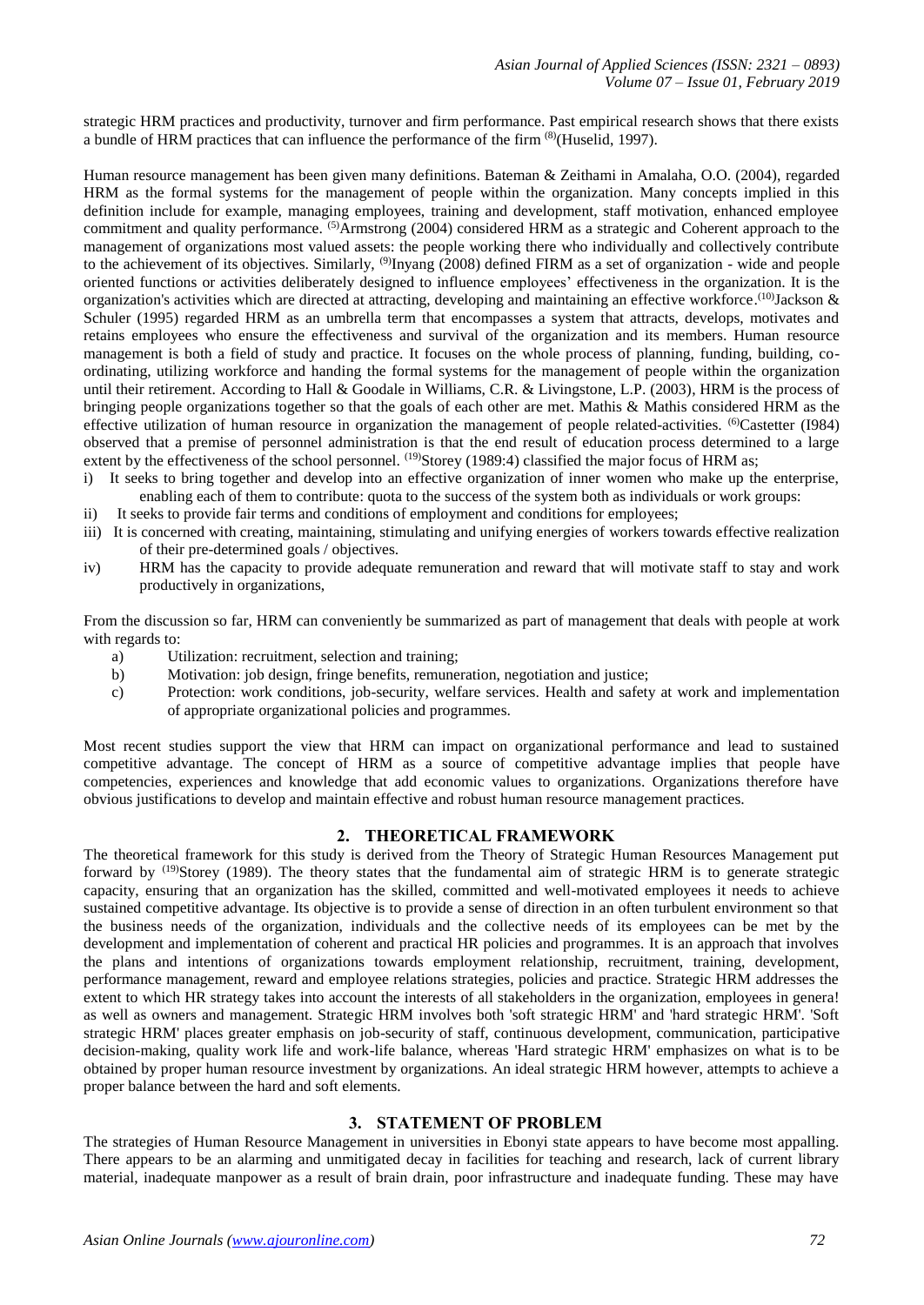given rise to low productivity, poor quality of graduates, anti- intellectualism, inadequate staff motivation and lack of systematic staff training and development programmes. The researcher is bothered about the effects of these constraints on staff morale. The study is concerned about what has to be done to fill the missing gaps in HRM strategies in universities in Ebonyi State in the areas of (i) staff motivation (ii) staff training and development programme and (iii) HRM benefits and challenges.

# **4. RESEARCH HYPOTHESES**

The following five null hypotheses guided the study.

**HO1:** There is no significant difference between the mean ratings of academic staff of state and federal universities on the strategies adopted in HRM in Ebonyi State.

**HO2:** There is no significant difference between the mean ratings of academic staff of state and federal universities on the motivational variables available for HRM practices.

**H03:** There is no significant difference between the mean ratings of academic staff of state and federal universities on their participation in HRM training and development programmes in Ebonyi State.

**H04:** There is no significant difference between the mean ratings of academic staff of state and federal universities on the benefits of HRM in Ebonyi State.

**H05:** There is no significant difference between the mean ratings of academic staff of state and federal universities on the HRM challenges in Ebonyi State.

## **5. METHODOLOGY**

The research design is a descriptive survey. Questionnaires were used to determine the strategies adopted, the benefits and challenges of human resources management in universities in Ebonyi State. The population for the study consisted two universities with 570 academic staff of the rank of senior lecturers and above. The total number of lecturers in each of the two universities was obtained from the various institutions' administration. A total of 570 lecturers of the rank of senior lecturers to professors, making a total of 100% of the population were used for the study. The instrument used for the study is a questionnaire titled "Human Resources Management Inventory" (HRMI), patterned after the modified Likerts Four Point Scale of Strongly Agree (SA), Agree (A), Disagree (D), and Strongly Disagree (SD) with weighted values of 4,3,2 and 1 respectively. The mean value of 2.50 was derived from the average of the weighted values. The instrument was face and content validated by close scrutiny by experts in the Departments of Educational Foundations Ebonyi State University, Abakaliki. The test-retest method was adopted to ascertain the reliability and consistency of the instrument. The correlation analysis of Pearson Product Moment Correlation Coefficient which produced a coefficient reliability of 0.86.

The instrument was administered by the researcher. Out of five hundred and seventy questionnaires administered, five hundred and twenty were retrieved. Analysis of data was directed towards testing the five null hypotheses formulated for the study. Z-test was used to test the hypotheses at  $0.05$  level (P < 0.05) of significance.

# **6. RESULTS**

**HO<sup>1</sup>** There is no significant difference between the mean ratings of academic staff of federal and state universities on the strategies adopted in managing human resource in Universities in Ebonyi State,

**Table 1: Z-Test Analysis of Differences between the Mean Ratings of Academic Staff of Federal and State Universities on the Strategies Adopted in Managing Human Resources**

| <b>Type of Staff</b>                                     |     |      | SD   | df  | Z-cal. | <b>Z</b> -critical | <b>Result</b> |  |  |  |
|----------------------------------------------------------|-----|------|------|-----|--------|--------------------|---------------|--|--|--|
| <b>Federal Staff</b>                                     | 220 | 3.10 |      |     |        |                    |               |  |  |  |
| <b>State Staff</b>                                       | 300 | 316  | 3.24 | 518 | 1.18   | ±1.96              | $*$ $NS$      |  |  |  |
| ** NS = Not significant at $P < .05$ : *S = Significant. |     |      |      |     |        |                    |               |  |  |  |

Table I shows that at 0.5 level of significance and 518 degree of freedom, the Z-cal was 1.18 and z-crit. 1.96. Since the zcal 1,18 is lower than Z-crit.  $\pm 1.96$ , the null hypothesis was not rejected. There is therefore no significant difference between the mean ratings of academic staff of federal and state universities on HRM strategies adopted.

H02: There is no significant difference between the mean ratings of academic staff of federal and state Universities on the availability of HRM motivational variables in Ebonyi State.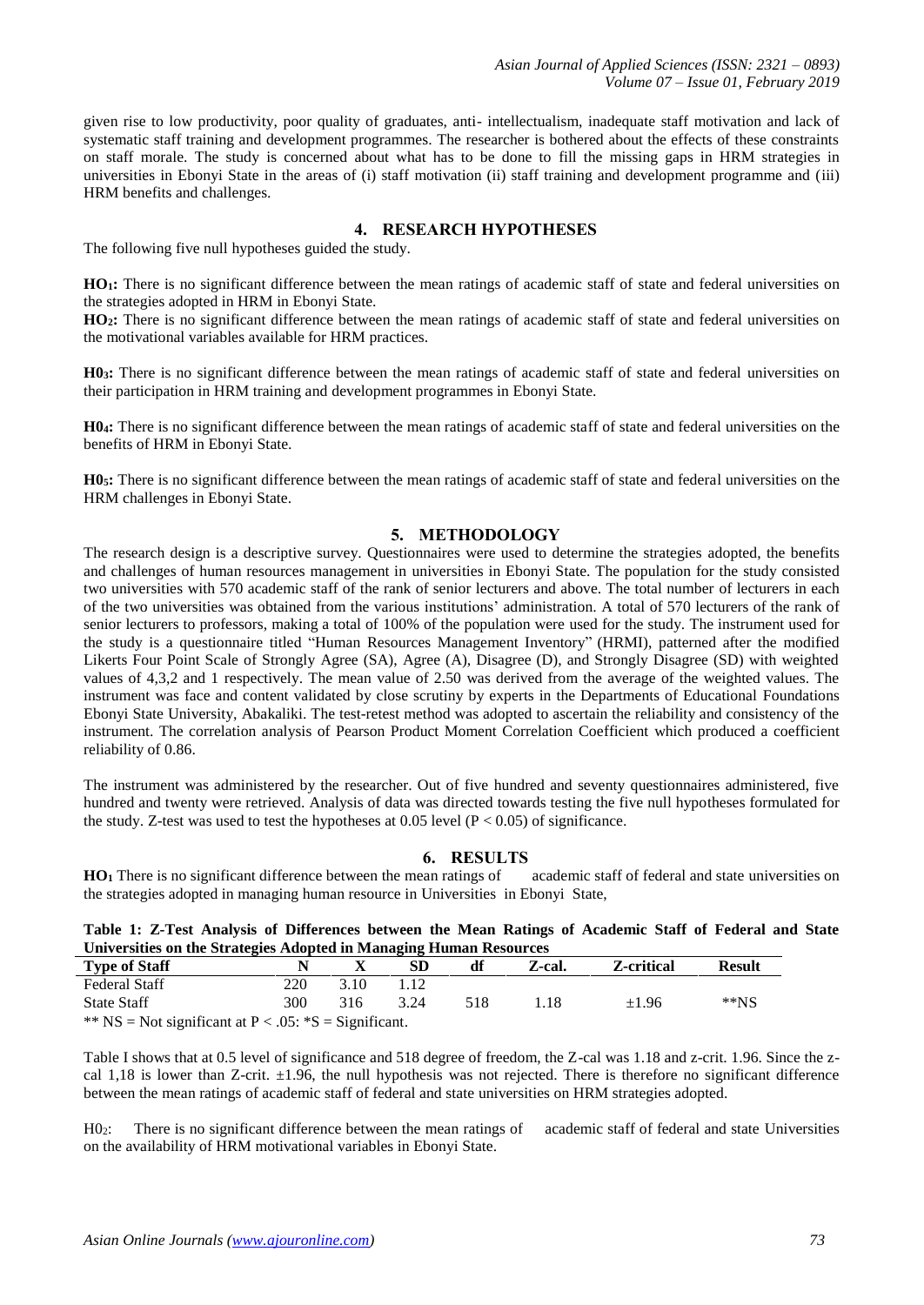| Table 2: Z-Test Analysis of Differences between the Mean Ratings of Academic Staff of Federal and State |  |  |  |  |  |
|---------------------------------------------------------------------------------------------------------|--|--|--|--|--|
| Universities on the Availability of HRM Motivational Variables                                          |  |  |  |  |  |

| <b>Type of Staff</b> |     | л    | SD   | df  | Z-cal. | Z-critical | <b>Result</b> |
|----------------------|-----|------|------|-----|--------|------------|---------------|
| <b>Federal Staff</b> | 220 | 3.10 | 1.12 |     |        |            |               |
| <b>State Staff</b>   | 300 | 316  | 0.64 | 518 | .42    | $\pm 1.96$ |               |
|                      |     |      |      |     |        |            | $*$ $NS$      |

\*\*  $NS = Not$  significant at  $P < .05$ : \*S = Significant.

Table 2 Indicates that the mean values of the federal staff (3.14) on all items measuring availability of motivational variables for HRM practices in tertiary institutions does not significantly differ from those of their state (2.45) counterparts. And since the value of cal-z (1.42) is less than that of crit-z  $(\pm 1.96)$  at .05 levels of significance and 518 degree of freedom, the null hypothesis was not rejected. There is therefore no significant difference between the mean ratings of staff of federal and state Universities on the availability of motivational variables for HRM practices in Ebonyi State.

**H03:** There is no significant difference between the mean ratings of the academic staff of federal and state universities on their participation in HRM training and development programmes in Ebonyi State.

**Table 3: Z-Test Analysis of Differences between the Mean Ratings of Academic Staff of Federal and State Universities Participation in HRM Training and Development Programmes in Ebonyi State**

| <b>Type of Staff</b> |     |      | SD          | df  | Z-cal. | <b>Z-critical</b> | <b>Result</b> |
|----------------------|-----|------|-------------|-----|--------|-------------------|---------------|
| <b>Federal Staff</b> | 220 | 3.10 | 0.94        |     |        |                   |               |
| <b>State Staff</b>   | 300 | 316  | $\cdot$ .24 | 518 |        | $\pm 1.96$        |               |
|                      |     |      |             |     |        |                   | $*$ $NS$      |

\*\*  $NS = Not$  significant at  $P < .05$ : \*S = Significant

Table 3 indicates that the mean values of staff participation in human resources management training and development programmes in tertiary institutions in Rivers State are not different from each other. Furthermore, since z-cal (1.11) is less than z-critical  $(\pm 1.96)$  at the degree of freedom (df) of 518 at .05 level of significance, therefore the hypothesis was not rejected. There is therefore no significant difference between the mean ratings of academic staff of state and federal Universities in their participation in training and development programmes in Ebonyi State.

**H04:** There is no significant difference between the mean ratings of academic staff of federal and state Universities on the benefits of HRM in Ebonyi State.

| Table 4: Z-Test Analysis of Differences between the Mean Ratings of Academic Staff of Federal and State |  |  |  |  |  |  |  |
|---------------------------------------------------------------------------------------------------------|--|--|--|--|--|--|--|
| Universities on the I1RM Benefits in Ebonyi State                                                       |  |  |  |  |  |  |  |

|                      |     |      | .    |     |        |                    |               |
|----------------------|-----|------|------|-----|--------|--------------------|---------------|
| <b>Type of Staff</b> |     |      | SD   | df  | Z-cal. | <b>Z</b> -critical | <b>Result</b> |
| <b>Federal Staff</b> | 220 | 2.05 | 1.44 |     |        |                    |               |
| <b>State Staff</b>   | 300 | 2.42 | 0.92 | 518 | .      | $\pm 1.96$         |               |
|                      |     |      |      |     |        |                    | $**NS$        |

\*\*NS \*\* NS = Not significant at  $P < .05$ : \*S = Significant

Table 4 indicates that the mean values of the benefits of HRM in both federal and state Universities in Ebonyi State do not differ significantly. And since the value of z-cal (1.22) is less than the value of critical z at  $(\pm 1.96)$  at .05 level of significance and 518 degree of freedom, the null hypothesis was not rejected. The result is that there is no significant difference between the mean ratings of academic staff of federal and state Universities on the benefits of HRM in Ebonyi State.

HO<sub>5</sub>: There is no significant difference between the mean ratings of academic staff of federal and stale Universities on the challenges of HRM in Ebonyi State.

| Table 5: Z-Test Analysis of Differences between the Mean Ratings of Federal and State Universities on the HRM |  |
|---------------------------------------------------------------------------------------------------------------|--|
| <b>Challenges in Ebonyi State</b>                                                                             |  |

| <b>Type of Staff</b> |     | $\Lambda$ | <b>SD</b> | df  | Z-cal. | Z-critical | Result   |
|----------------------|-----|-----------|-----------|-----|--------|------------|----------|
| <b>Federal Staff</b> | 220 | 3.10      | 1.14      |     |        |            |          |
| <b>State Staff</b>   | 300 | 3.20      | 0.84      | 518 |        | $\pm 1.96$ |          |
|                      |     |           |           |     |        |            | $*$ $NS$ |

\*\*  $NS = Not$  significant at  $P < .05$ : \*S = Significant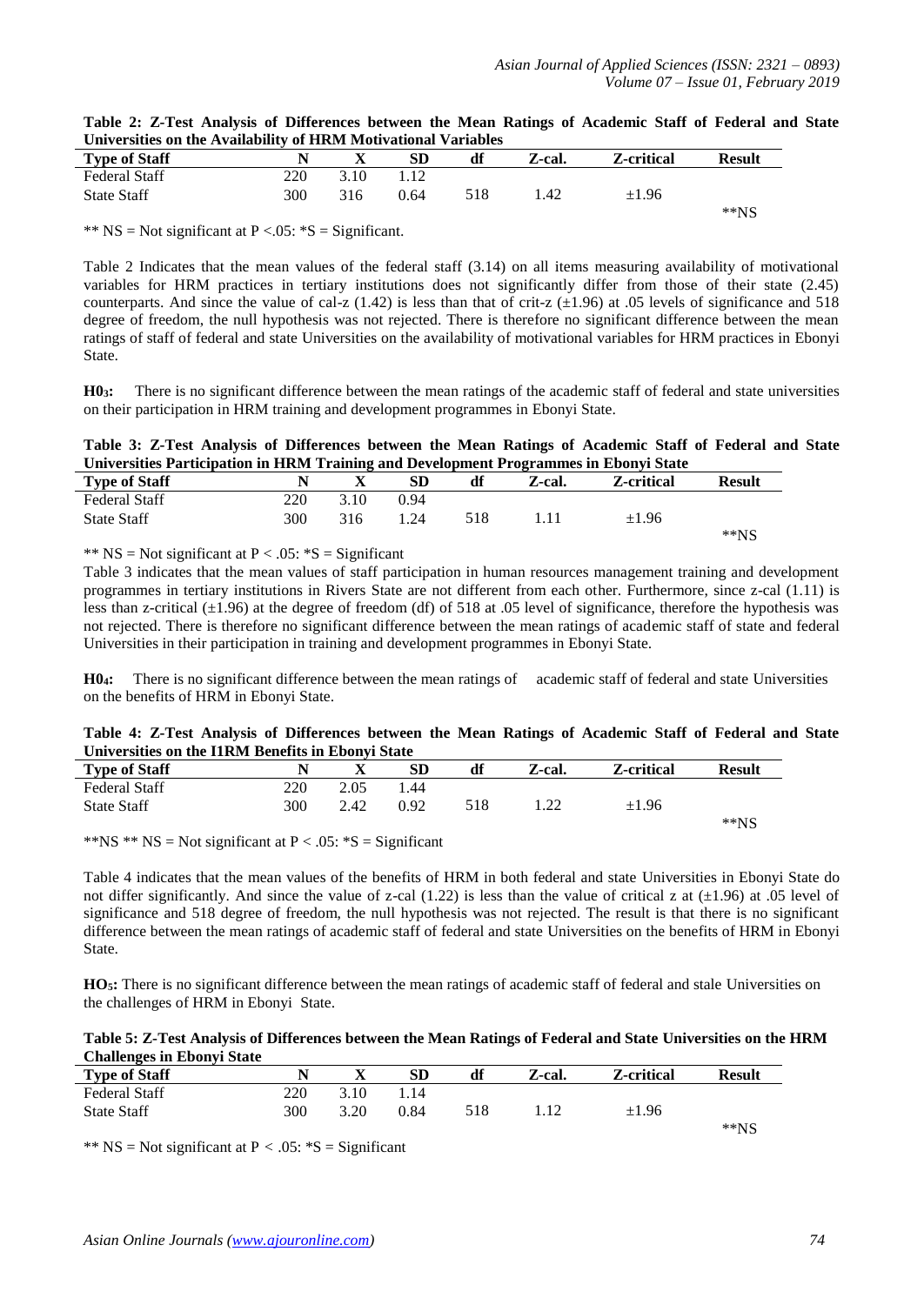Table 5 suggests that there is no significant difference in the mean values of the challenges of HRM in Universities in Ebonyi State and since the value of z-critical  $(\pm 1.96)$  is greater than that of z-cal (1.12) at .05 level of significance and 518 degree of freedom, the null hypothesis was not rejected.

# **7. DISCUSSION OF FINDINGS**

The data in table 1 indicated a no significant difference between the mean ratings of academic staff of federal and state Universities on the strategies of human resource management adopted. But Merlie and Thames cited in (13)Onyike (2004) demonstrated that HRM practices were executed through different strategies. Higher institutions are required to put in place strategies that will identify key areas of training and development for improvement of competitiveness. The key choice for tertiary institutions corporate strategies include the balance between teaching, research, consultancy, public service (community development) and academic disciplines which it operates. Linkages and collaborations between and among tertiary institutions are strategies that will help them achieve their statutory responsibilities. This could be actualized through conferences, workshops, seminars, public lecturers, fellowship programmes and membership of academic unions and professional examinations. <sup>(12)</sup>Olajuwon (2010) agreed when he noted that inter-university linkages and co-operation will contribute to national development in the area of research, joint co-operation, mutual respect and understanding.

Assessment of the data in table 2 suggested that there is no significant-difference in the mean ratings of academic staff on motivational variables for HRM practices. Motivation is a very important factor in HRM practices. According to  $(4)$ Amalaha (2004) motivation has a positive influence on the achievement of organizational goals.  $(20)$ Trevor (2003) agreed when he confirmed that motivation positively influence employees performance. (21)William & Livingstone (2003) submitted that negative performance turn-over was stronger in organizations using performance countering reward system. Findings from previous studies indicated that while sabbaticals, regular promotions and in-service training programmes are the available motivational variables in both state and federal tertiary institutions, accommodation, adequate teaching materials and conducive organizational climates are not. As a result,  $(16)$ Sailor & Trevor (2003) suggested that organizations provide employees with enriched basket of fringe benefits, refined jobs so that they become meaningful, pay equal or higher salaries than their competitors, sponsor special training or higher education programmes for them to be able to retain efficient and productive workforce.

Testing null hypothesis  $(HO<sub>3</sub>)$  in table 3 suggested that there is no significant difference in the mean ratings of academic staff participation in HRM development programmes. In Nigeria Universities, development programmes for academic staff involves carrying out researches and presenting same in conferences, workshops and seminars and publishing them in recognized journals. Other HRM development programmes such as study leave with full sponsorship, sponsored oversea conference, training, workshops and seminars according to <sup>(7)</sup>Ejiogu (1985) have become extinct. Fasanmi in <sup>(3)</sup>Aliju *(1997)* & Amalaha (2004) confirmed that such privileges are no longer enjoyed by staff of tertiary institutions in Nigeria. But academic staff is one of the most important resources of a college or university. Just as materials resources are given special care and attention in order to retain and maintain their values, so should talents, interests and skills be systematically cultivated. Faculty development should be considered an important tool for total institutional renewal,

Testing null hypothesis (H04) in table 4 suggested that there is no significant difference between the mean ratings of academic staff in federal and state Universities on the benefits of HRM in tertiary institutions in Ebonyi State, This findings is in agreement with the research findings of William & Loader in (15)Robert-Okah (2011) that HRM contributed greatly towards the improvement of staff skills, knowledge and teaching competence. HRM does not only improve the quality of certificates, diplomas and degrees awarded but also ensures that the quality of teaching and research are of international standards. HRM equally assists employees to gain new capabilities, evolve a skill-based pay, new ways of facilitating knowledge exchange and mutual learning within an organization. (7)Ejiogu (I9S5) concurred when he submitted that HRM aims primarily to systematically identify talents, improve skills, widen experiences and assist staff to grow in ability to accept greater responsibility.

The data in table 5 arising from testing null hypothesis  $(H0<sub>5</sub>)$  suggested a no significant difference among all categories of senior academic staff of state and federal Universities in Ebonyi State on HRM challenges. This is in agreement with the findings of  $(17)$ Saint, Hartnett & Strassner (2003) which discovered that declining funding, rising workloads associated with deteriorating staff/student ratio and dwindling research activities are prevalent in Nigeria tertiary institutions. Equally unsettling is the challenge of 'brain drain' on the adequacy of manpower on HRM in tertiary institutions. According to <sup>(18)</sup>Sodeinde (2006), 'brain drain' does not only influence the individuals involved but institutions and countries also bear the brunt of the loss. Implications of 'brain drain' can be devastating for a developing country such as Nigeria. Efforts to expand enrolments and improve educational quality are severely constrained by the growing shortages of qualified academic staff.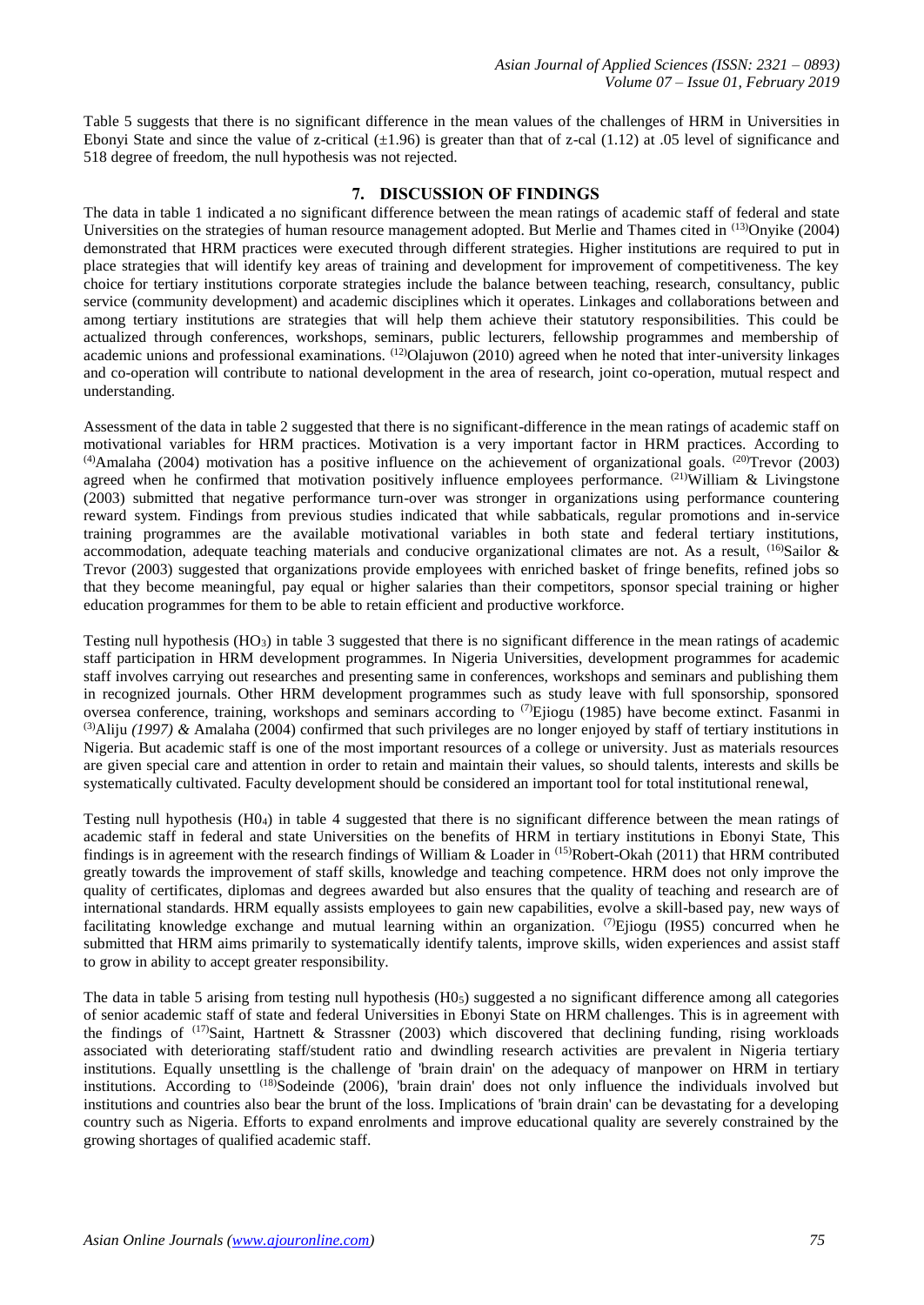#### **8. CONCLUSION**

The study discovered that poor HRM strategies are adopted and this may have resulted from the problem of underfunding, inadequately trained HRM practitioners and problem of 'brain drain'. The study equally ably demonstrated numerous benefits/contributions of HRM such as improvement of staff skills, knowledge and teaching competence. In addition HRM equally improves the quality of certificates, diplomas and degrees awarded. The study was able to discover that there is no significant difference in the challenges affecting HRM practices in Universities in Ebonyi State and that such challenges include declining funding, rising workload associated with deteriorating staff/student ratio and declining research activities. The implications of the 'brain drain' phenomenon for a developing country such as Nigeria were equally highlighted.

# **9. RECOMMENDATIONS**

- 1) A special mechanism should be established to harmonize all the HRM strategies that are beneficial to tertiary institutions.
- 2) Accommodation, proper funding, adequate teaching materials and conducive organizational climates should be provided to motivate staff.
- 3) Such HRM development programmes as orientation, study leave with pay, sponsored seminars, workshops, conferences, overseas training and other capacity building programmes should be re-invigorated through adequate funding.
- 4) Regular capacity building programmes for HRM practitioners will retool them to sustain and improve in the benefits of HRM practice.
- 5) Universities should liaise with international donor agencies/countries to promote staff development through scholarship awards, provision of research grants and fellowship programmes.

#### **10. REFERENCES**

- *1.* Adeyeye, F. (2008). Globalization and the challenges of human resource management in Africa, *proceedings of the 9'' annual international conference of the International Academy of Africa Business and Development in S. Simon (ed) held at the University of Florida, Gainesville, USA 9:487-498.*
- 2. Adeyeye, J.O. (2009)- An evaluation of human resource management (HRM) practices in Nigerian Universities: The impact of size in *E.* Armstrong (ed.) *Pakistan Journal of social sciences 5(6}* 534-544.
- 3. Aliju, Y.A. (1997). *Manuel of University management.* Abuja: Espec printing.
- 4. Amalaha, O.O. (2004). *Human resource utilization in tertiary institutions in Abia State.* Unpublished Ph.D Thesis; Department of Educational Management, Faculty of Education, University of Port Harcourt, Choba, PH.
- 5. Armstrong, M. (2004). ,4 *handbook of human resource management practice.* (9 ' edn). New Delhi: Kogan Page India.
- 6. Castetter, W.B. (1984). *The personnel functions in educational administration.* New York: Macmillan Publisher Coy.
- 7. Ejiogu, A.M. (1985). *Theories of job satisfaction and job performance: An oreniew and critique.* Lagos: Joja Education Research and publishers.
- 8. Huselid, M.J. (1997). Technical strategic human resource management effectiveness as determinants of firm performance. *Academic Manager* J. Florida, USA 40(3) 178-188.
- *9.* lyang, B.J. (2008). Bridging the existing gap between human resource management function (HRMF) and enterprise management (E.M) in Nigeria in E, Armsti'ong (ed.) *Pakistan Journal of social sciences 5(6) 534- 544.*
- 10. Jackson, S.E & Schuler, R.S. (1995). *Understanding human resource management in the context of organizations and their environments.* Annual Review Psychology Retrieved from www.questia.com (I--23),